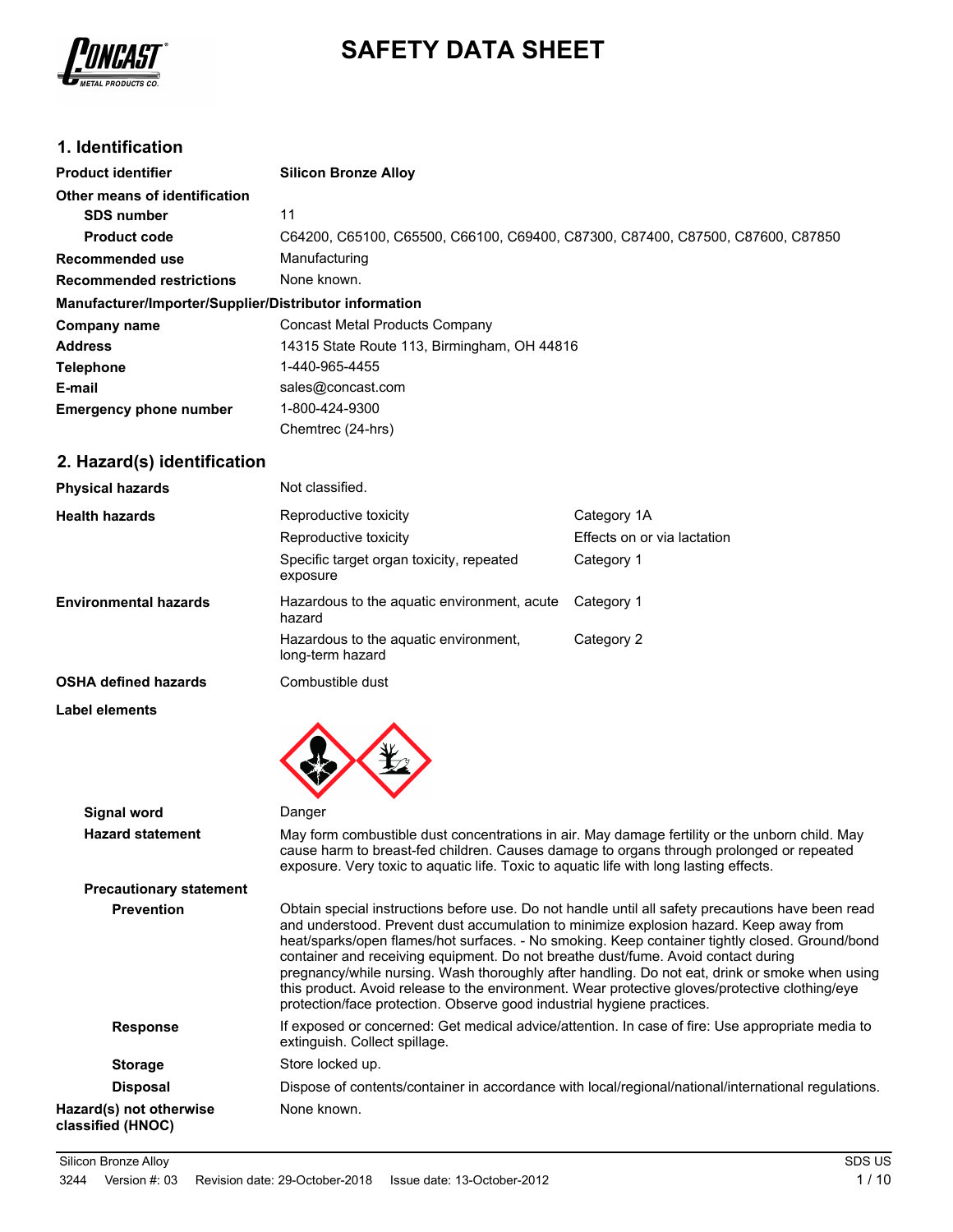## **3. Composition/information on ingredients**

#### **Mixtures**

| <b>Chemical name</b> | <b>CAS number</b> | %           |
|----------------------|-------------------|-------------|
| Copper               | 7440-50-8         | 74 - 94     |
| <b>Zinc</b>          | 7440-66-6         | $0.2 - 16$  |
| Aluminium            | 7429-90-5         | $0 - 7.6$   |
| Silicon              | 7440-21-3         | $1.5 - 5.5$ |
| Manganese            | 7439-96-5         | $0 - 1.5$   |
| Lead                 | 7439-92-1         | $0 - 0.8$   |
|                      |                   |             |

**4. First-aid measures**

**Composition comments** All concentrations are in percent by weight unless otherwise indicated.

- **Inhalation** Move to fresh air. Call a physician if symptoms develop or persist. Remove contaminated clothing and wash skin with soap and water. In case of contact with hot or molten product, cool rapidly with water and seek immediate medical attention. Do not attempt to remove molten product from skin because skin will tear easily. Cuts or abrasions should be treated **Skin contact**
- promptly with thorough cleansing of the affected area. **Eye contact Exercise 3** Do not rub eyes. Rinse with water. Get medical attention if irritation develops and persists. **Ingestion Rinse mouth. Get medical attention if symptoms occur.** Elevated temperatures or mechanical action may form dust and fumes which may be irritating to the eye, mucous membranes and respiratory tract. Prolonged exposure may cause chronic effects. Contact with hot material can cause thermal burns which may result in permanent damage. **Most important symptoms/effects, acute and delayed** Provide general supportive measures and treat symptomatically. Keep victim under observation. Symptoms may be delayed. **Indication of immediate medical attention and special treatment needed** IF exposed or concerned: Get medical advice/attention. If you feel unwell, seek medical advice **General information**
	- (show the label where possible). Ensure that medical personnel are aware of the material(s) involved, and take precautions to protect themselves. Show this safety data sheet to the doctor in attendance. Wash contaminated clothing before reuse.

## **5. Fire-fighting measures**

| Suitable extinguishing media                                     | Special powder against metal fires. Dry sand. Carbon dioxide (CO2). Apply extinguishing media<br>carefully to avoid creating airborne dust. Avoid high pressure media which could cause the<br>formation of a potentially explosible dust-air mixture.                                                                                                                                                                                           |
|------------------------------------------------------------------|--------------------------------------------------------------------------------------------------------------------------------------------------------------------------------------------------------------------------------------------------------------------------------------------------------------------------------------------------------------------------------------------------------------------------------------------------|
| Unsuitable extinguishing<br>media                                | Do not use water or halogenated extinguishing media. Hot molten material will react violently with<br>water resulting in spattering and fuming.                                                                                                                                                                                                                                                                                                  |
| Specific hazards arising from<br>the chemical                    | Explosion hazard: Avoid generating dust; fine dust dispersed in air in sufficient concentrations and<br>in the presence of an ignition source is a potential dust explosion hazard. Contact with acids will<br>release flammable hydrogen gas. During fire, gases hazardous to health may be formed.<br>Combustion products may include: metal oxides. Upon combustion, this product may yield toxic<br>vapors/fumes of lead and lead compounds. |
| Special protective equipment<br>and precautions for firefighters | Self-contained breathing apparatus and full protective clothing must be worn in case of fire.                                                                                                                                                                                                                                                                                                                                                    |
| <b>Fire fighting</b><br>equipment/instructions                   | In case of fire and/or explosion do not breathe fumes. Move containers from fire area if you can do<br>so without risk.                                                                                                                                                                                                                                                                                                                          |
| <b>Specific methods</b>                                          | Use standard firefighting procedures and consider the hazards of other involved materials.                                                                                                                                                                                                                                                                                                                                                       |
| <b>General fire hazards</b>                                      | May form combustible dust concentrations in air.                                                                                                                                                                                                                                                                                                                                                                                                 |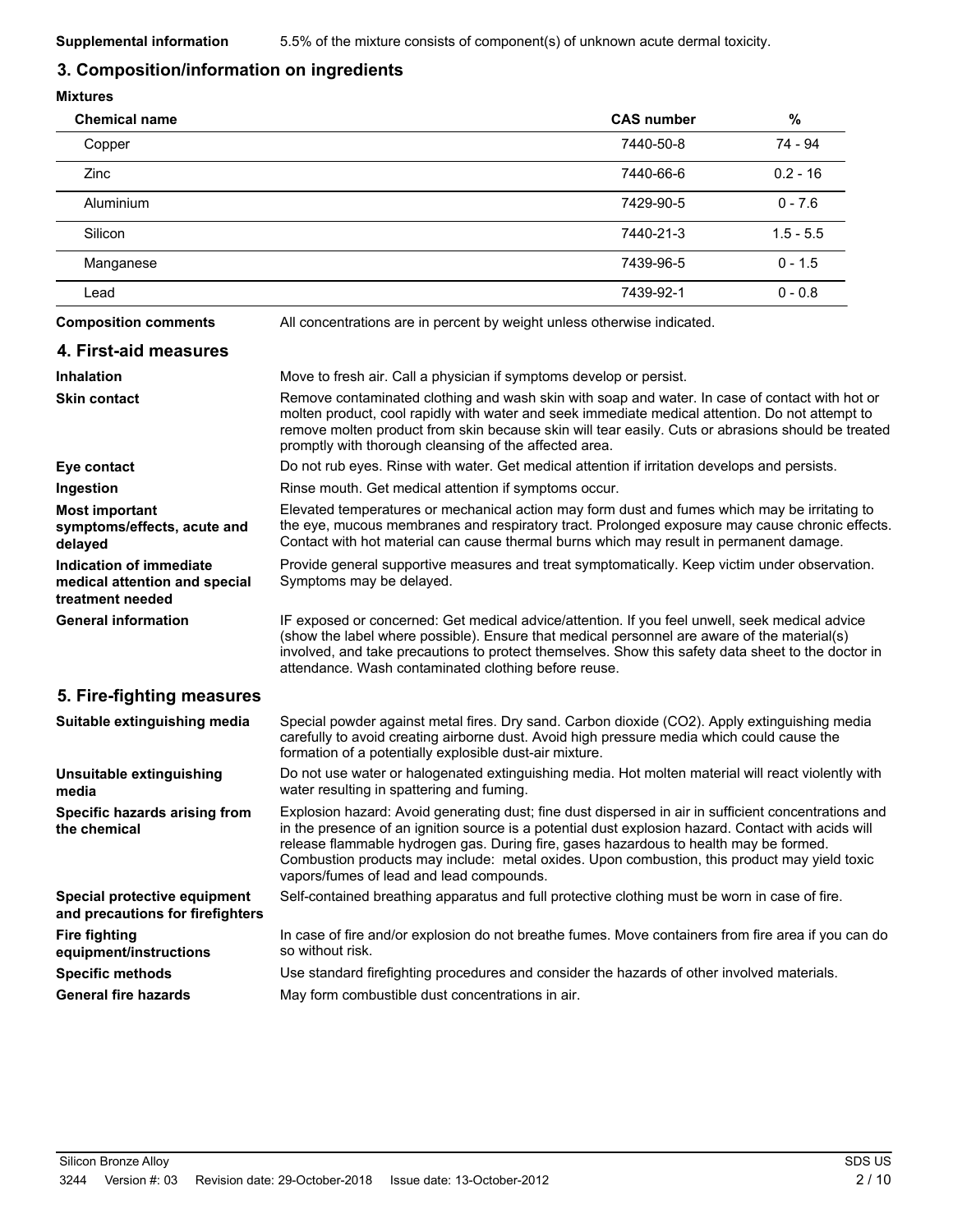## **6. Accidental release measures**

| Personal precautions,<br>protective equipment and<br>emergency procedures | Keep unnecessary personnel away. Keep people away from and upwind of spill/leak. Use only<br>non-sparking tools. Dust deposits should not be allowed to accumulate on surfaces, as these may<br>form an explosive mixture if they are released into the atmosphere in sufficient concentration.<br>Wear appropriate protective equipment and clothing during clean-up. Do not touch damaged<br>containers or spilled material unless wearing appropriate protective clothing. Avoid inhalation of<br>fumes from heated product. Ensure adequate ventilation. Local authorities should be advised if<br>significant spillages cannot be contained. For personal protection, see section 8 of the SDS.                                                                                                         |
|---------------------------------------------------------------------------|--------------------------------------------------------------------------------------------------------------------------------------------------------------------------------------------------------------------------------------------------------------------------------------------------------------------------------------------------------------------------------------------------------------------------------------------------------------------------------------------------------------------------------------------------------------------------------------------------------------------------------------------------------------------------------------------------------------------------------------------------------------------------------------------------------------|
| <b>Methods and materials for</b><br>containment and cleaning up           | Eliminate all ignition sources (no smoking, flares, sparks, or flames in immediate area). Take<br>precautionary measures against static discharge. Use only non-sparking tools. Avoid dispersal of<br>dust in the air (i.e., clearing dust surfaces with compressed air). The product is immiscible with<br>water and will sediment in water systems. Stop the flow of material, if this is without risk. Allow<br>molten material to cool and solidify before disposal. Recover and recycle, if practical.                                                                                                                                                                                                                                                                                                  |
|                                                                           | Large Spills: Wet down with water and dike for later disposal. Shovel the material into waste<br>container. Following product recovery, flush area with water.                                                                                                                                                                                                                                                                                                                                                                                                                                                                                                                                                                                                                                               |
|                                                                           | Small Spills: Sweep up or vacuum up spillage and collect in suitable container for disposal.                                                                                                                                                                                                                                                                                                                                                                                                                                                                                                                                                                                                                                                                                                                 |
|                                                                           | Never return spills to original containers for re-use. Put material in suitable, covered, labeled<br>containers. For waste disposal, see section 13 of the SDS.                                                                                                                                                                                                                                                                                                                                                                                                                                                                                                                                                                                                                                              |
| <b>Environmental precautions</b>                                          | Avoid release to the environment. Inform appropriate managerial or supervisory personnel of all<br>environmental releases. Prevent further leakage or spillage if safe to do so. Avoid discharge into<br>drains, water courses or onto the ground.                                                                                                                                                                                                                                                                                                                                                                                                                                                                                                                                                           |
| 7. Handling and storage                                                   |                                                                                                                                                                                                                                                                                                                                                                                                                                                                                                                                                                                                                                                                                                                                                                                                              |
| Precautions for safe handling                                             | Obtain special instructions before use. Do not handle until all safety precautions have been read<br>and understood. Minimize dust generation and accumulation. Avoid significant deposits of<br>material, especially on horizontal surfaces, which may become airborne and form combustible dust<br>clouds and may contribute to secondary explosions. Routine housekeeping should be instituted to<br>ensure that dusts do not accumulate on surfaces. Dry powders can build static electricity charges<br>when subjected to the friction of transfer and mixing operations. Provide adequate precautions,<br>such as electrical grounding and bonding, or inert atmospheres. Keep away from heat/sparks/open<br>flames/hot surfaces. - No smoking. Explosion-proof general and local exhaust ventilation. |
|                                                                           | Avoid contact with eyes, skin, and clothing. Avoid prolonged exposure. When using, do not eat,<br>drink or smoke. Pregnant or breastfeeding women must not handle this product. Should be<br>handled in closed systems, if possible. Wear appropriate personal protective equipment. Wash<br>hands thoroughly after handling. Avoid release to the environment. Observe good industrial<br>hygiene practices.                                                                                                                                                                                                                                                                                                                                                                                                |
| Conditions for safe storage,<br>including any incompatibilities           | Store locked up. Keep containers tightly closed in a dry, cool and well-ventilated place. Store away<br>from incompatible materials (see Section 10 of the SDS).                                                                                                                                                                                                                                                                                                                                                                                                                                                                                                                                                                                                                                             |

# **8. Exposure controls/personal protection**

#### **Occupational exposure limits**

**US. OSHA Specifically Regulated Substances (29 CFR 1910.1001-1053)**

| <b>Components</b>                                                                      | Type       | <b>Value</b>      |                      |
|----------------------------------------------------------------------------------------|------------|-------------------|----------------------|
| Lead (CAS 7439-92-1)                                                                   | <b>TWA</b> | $0.05$ mg/m $3$   |                      |
| US. OSHA Table Z-1 Limits for Air Contaminants (29 CFR 1910.1000)<br><b>Components</b> | Type       | Value             | Form                 |
| Aluminium (CAS 7429-90-5)                                                              | PEL        | $5 \text{ mg/m}$  | Respirable fraction. |
|                                                                                        |            | $15 \text{ mg/m}$ | Total dust.          |
| Copper (CAS 7440-50-8)                                                                 | PEL        | 1 $mq/m3$         | Dust and mist.       |
|                                                                                        |            | $0.1$ mg/m $3$    | Fume.                |
| Manganese (CAS<br>7439-96-5)                                                           | Ceiling    | $5 \text{ mg/m}$  | Fume.                |
| Silicon (CAS 7440-21-3)                                                                | PEL        | $5 \text{ mg/m}$  | Respirable fraction. |
|                                                                                        |            | $15 \text{ mg/m}$ | Total dust.          |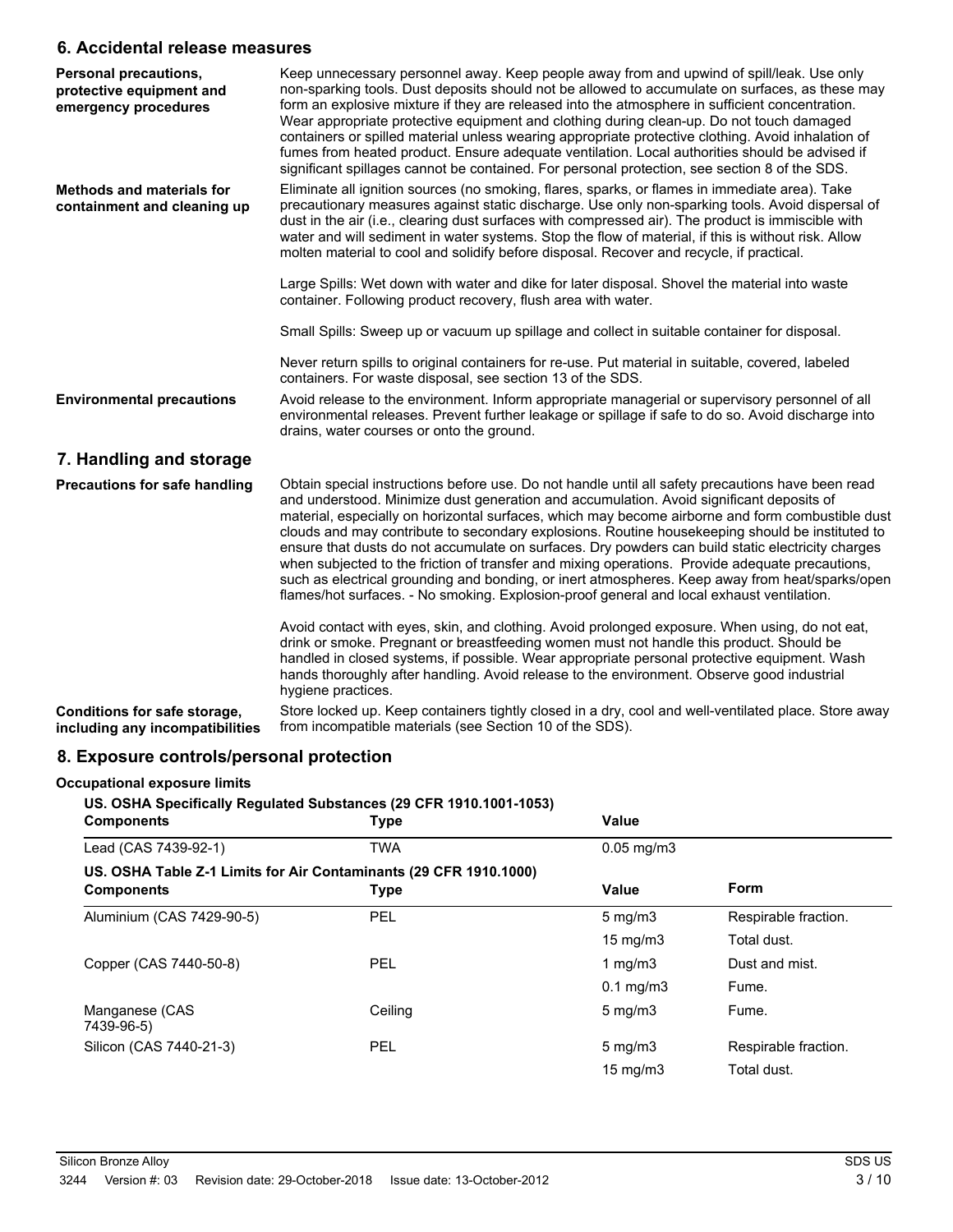| US. OSHA Table Z-3 (29 CFR 1910.1000)<br><b>Components</b>                                          | <b>Type</b>       |                                                                                            |                 | <b>Value</b>         | Form                                                                                                                                                                                                                                                                                                                                                                                                    |
|-----------------------------------------------------------------------------------------------------|-------------------|--------------------------------------------------------------------------------------------|-----------------|----------------------|---------------------------------------------------------------------------------------------------------------------------------------------------------------------------------------------------------------------------------------------------------------------------------------------------------------------------------------------------------------------------------------------------------|
| Aluminium (CAS 7429-90-5)                                                                           | <b>TWA</b>        |                                                                                            |                 | $5$ mg/m $3$         | Respirable fraction.                                                                                                                                                                                                                                                                                                                                                                                    |
|                                                                                                     |                   |                                                                                            |                 | 15 mg/m3             | Total dust.                                                                                                                                                                                                                                                                                                                                                                                             |
|                                                                                                     |                   |                                                                                            |                 | 50 mppcf             | Total dust.                                                                                                                                                                                                                                                                                                                                                                                             |
|                                                                                                     |                   |                                                                                            |                 | 15 mppcf             | Respirable fraction.                                                                                                                                                                                                                                                                                                                                                                                    |
| <b>US. ACGIH Threshold Limit Values</b><br><b>Components</b>                                        | <b>Type</b>       |                                                                                            |                 | Value                | Form                                                                                                                                                                                                                                                                                                                                                                                                    |
| Aluminium (CAS 7429-90-5)                                                                           | <b>TWA</b>        |                                                                                            |                 | 1 $mg/m3$            | Respirable fraction.                                                                                                                                                                                                                                                                                                                                                                                    |
| Copper (CAS 7440-50-8)                                                                              | <b>TWA</b>        |                                                                                            |                 | 1 $mg/m3$            | Dust and mist.                                                                                                                                                                                                                                                                                                                                                                                          |
|                                                                                                     |                   |                                                                                            |                 | $0.2$ mg/m $3$       | Fume.                                                                                                                                                                                                                                                                                                                                                                                                   |
| Lead (CAS 7439-92-1)                                                                                | <b>TWA</b>        |                                                                                            |                 | $0.05$ mg/m $3$      |                                                                                                                                                                                                                                                                                                                                                                                                         |
| Manganese (CAS<br>7439-96-5)                                                                        | <b>TWA</b>        |                                                                                            |                 | $0.1$ mg/m $3$       | Inhalable fraction.                                                                                                                                                                                                                                                                                                                                                                                     |
|                                                                                                     |                   |                                                                                            |                 | $0.02$ mg/m $3$      | Respirable fraction.                                                                                                                                                                                                                                                                                                                                                                                    |
| US. NIOSH: Pocket Guide to Chemical Hazards<br><b>Components</b>                                    | <b>Type</b>       |                                                                                            |                 | Value                | Form                                                                                                                                                                                                                                                                                                                                                                                                    |
| Aluminium (CAS 7429-90-5)                                                                           | <b>TWA</b>        |                                                                                            |                 | $5$ mg/m $3$         | Welding fume or<br>pyrophoric powder.                                                                                                                                                                                                                                                                                                                                                                   |
|                                                                                                     |                   |                                                                                            |                 | $5 \text{ mg/m}$     | Respirable.                                                                                                                                                                                                                                                                                                                                                                                             |
|                                                                                                     |                   |                                                                                            |                 | 10 mg/m3             | Total                                                                                                                                                                                                                                                                                                                                                                                                   |
| Copper (CAS 7440-50-8)                                                                              | <b>TWA</b>        |                                                                                            |                 | 1 mg/m3              | Dust and mist.                                                                                                                                                                                                                                                                                                                                                                                          |
| Lead (CAS 7439-92-1)                                                                                | <b>TWA</b>        |                                                                                            |                 | $0.05$ mg/m $3$      |                                                                                                                                                                                                                                                                                                                                                                                                         |
| Manganese (CAS<br>7439-96-5)                                                                        | <b>STEL</b>       |                                                                                            |                 | $3$ mg/m $3$         | Fume.                                                                                                                                                                                                                                                                                                                                                                                                   |
|                                                                                                     | <b>TWA</b>        |                                                                                            |                 | 1 $mg/m3$            | Fume.                                                                                                                                                                                                                                                                                                                                                                                                   |
| Silicon (CAS 7440-21-3)                                                                             | <b>TWA</b>        |                                                                                            |                 | $5$ mg/m $3$         | Respirable.                                                                                                                                                                                                                                                                                                                                                                                             |
|                                                                                                     |                   |                                                                                            |                 | 10 mg/m3             | Total                                                                                                                                                                                                                                                                                                                                                                                                   |
| <b>Biological limit values</b><br><b>ACGIH Biological Exposure Indices</b><br><b>Components</b>     | Value             | <b>Determinant</b>                                                                         | <b>Specimen</b> | <b>Sampling Time</b> |                                                                                                                                                                                                                                                                                                                                                                                                         |
| Lead (CAS 7439-92-1)                                                                                | 200 µg/l          | Lead                                                                                       | <b>Blood</b>    | $\star$              |                                                                                                                                                                                                                                                                                                                                                                                                         |
| * - For sampling details, please see the source document.                                           |                   |                                                                                            |                 |                      |                                                                                                                                                                                                                                                                                                                                                                                                         |
| Appropriate engineering<br>controls                                                                 | acceptable level. |                                                                                            |                 |                      | Explosion-proof general and local exhaust ventilation. Good general ventilation should be used.<br>Ventilation rates should be matched to conditions. If applicable, use process enclosures, local<br>exhaust ventilation, or other engineering controls to maintain airborne levels below recommended<br>exposure limits. If exposure limits have not been established, maintain airborne levels to an |
| Individual protection measures, such as personal protective equipment<br><b>Eye/face protection</b> |                   | number (per ANSI Z49.1-1988, "Safety in Welding and Cutting") be worn.                     |                 |                      | Unvented, tight fitting goggles should be worn in dusty areas. Use of safety glasses or goggles is<br>required for welding, burning, sawing, brazing, grinding or machining operations. When welding, it<br>is recommended that safety glasses, goggles, or face-shield with filter lens of appropriate shade                                                                                           |
| <b>Skin protection</b>                                                                              |                   |                                                                                            |                 |                      |                                                                                                                                                                                                                                                                                                                                                                                                         |
| <b>Hand protection</b>                                                                              | supplier.         |                                                                                            |                 |                      | Wear suitable protective gloves to prevent cuts and abrasions. When material is heated, wear<br>gloves to protect against thermal burns. Suitable gloves can be recommended by the glove                                                                                                                                                                                                                |
| <b>Other</b>                                                                                        |                   |                                                                                            |                 |                      | Wear appropriate chemical resistant clothing. Use of an impervious apron is recommended.                                                                                                                                                                                                                                                                                                                |
| <b>Respiratory protection</b>                                                                       |                   | point of use. Appropriate respirator selection should be made by a qualified professional. |                 |                      | When workers are facing concentrations above the exposure limit they must use appropriate<br>certified respirators. Wear NIOSH approved respirator appropriate for airborne exposure at the                                                                                                                                                                                                             |
| Silicon Bronze Alloy                                                                                |                   |                                                                                            |                 |                      | SDS US                                                                                                                                                                                                                                                                                                                                                                                                  |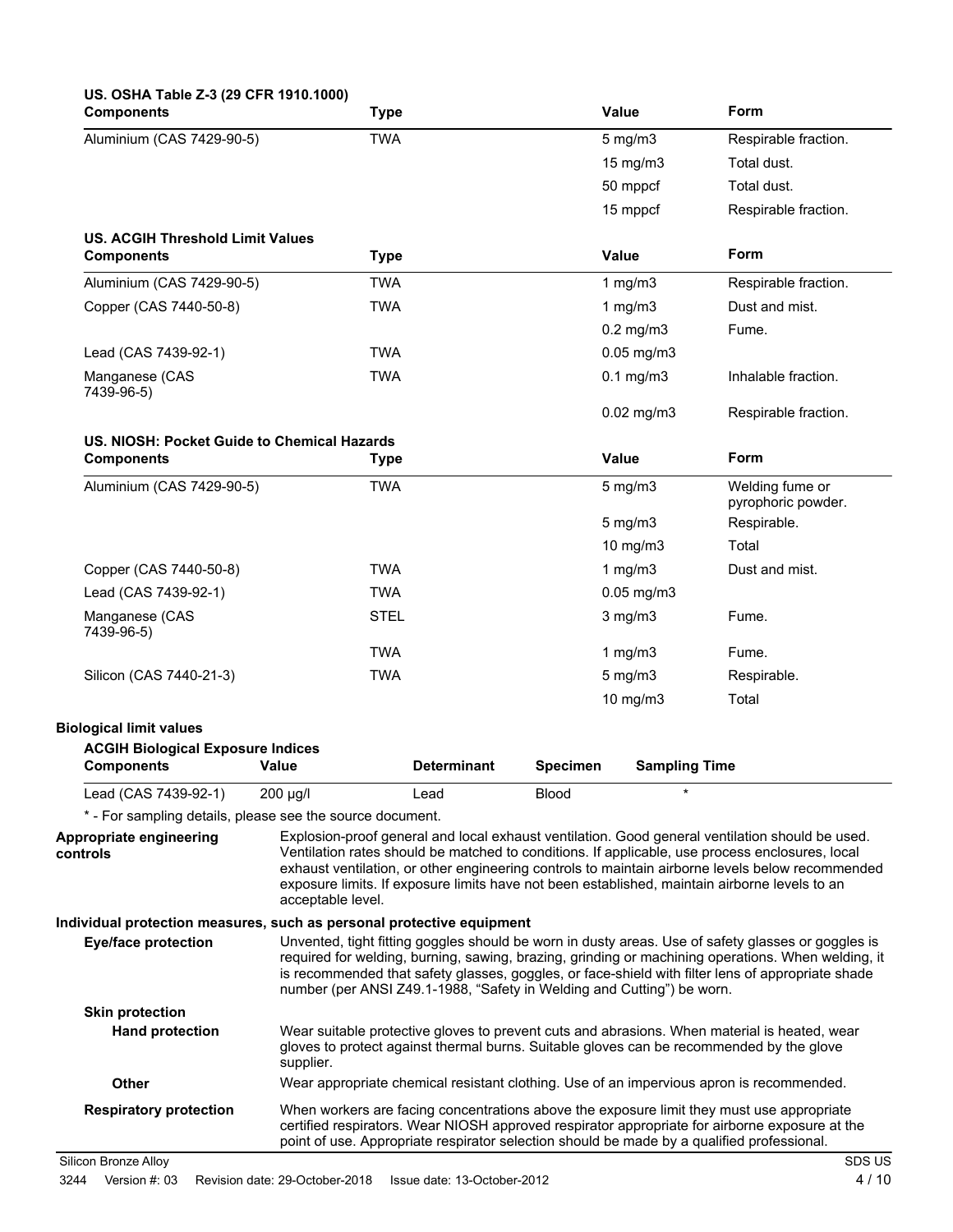**Thermal hazards** Wear appropriate thermal protective clothing, when necessary.

**General hygiene considerations**

Observe any medical surveillance requirements. When using, do not eat, drink or smoke. Always observe good personal hygiene measures, such as washing after handling the material and before eating, drinking, and/or smoking. Routinely wash work clothing and protective equipment to remove contaminants.

## **9. Physical and chemical properties**

| Appearance                                        |                                                                                                                                                                       |
|---------------------------------------------------|-----------------------------------------------------------------------------------------------------------------------------------------------------------------------|
| <b>Physical state</b>                             | Solid.                                                                                                                                                                |
| Form                                              | Shapes, Solids, Tubes & Turnings.                                                                                                                                     |
| Color                                             | Yellow.                                                                                                                                                               |
| Odor                                              | None.                                                                                                                                                                 |
| <b>Odor threshold</b>                             | Not available.                                                                                                                                                        |
| pH                                                | Not available.                                                                                                                                                        |
| Melting point/freezing point                      | 1680.8 °F (916 °C)                                                                                                                                                    |
| Initial boiling point and boiling<br>range        | Not available.                                                                                                                                                        |
| <b>Flash point</b>                                | Not available.                                                                                                                                                        |
| <b>Evaporation rate</b>                           | Not available.                                                                                                                                                        |
| Flammability (solid, gas)                         | Fine particles may form explosive mixtures with air.                                                                                                                  |
| Upper/lower flammability or explosive limits      |                                                                                                                                                                       |
| <b>Flammability limit - lower</b><br>(%)          | Not available.                                                                                                                                                        |
| <b>Flammability limit - upper</b><br>(%)          | Not available.                                                                                                                                                        |
| Vapor pressure                                    | Not available.                                                                                                                                                        |
| Vapor density                                     | Not available.                                                                                                                                                        |
| <b>Relative density</b>                           | 8.3                                                                                                                                                                   |
| Solubility(ies)                                   |                                                                                                                                                                       |
| Solubility (water)                                | Insoluble in water.                                                                                                                                                   |
| <b>Partition coefficient</b><br>(n-octanol/water) | Not available.                                                                                                                                                        |
| <b>Auto-ignition temperature</b>                  | Not available.                                                                                                                                                        |
| <b>Decomposition temperature</b>                  | Not available.                                                                                                                                                        |
| <b>Viscosity</b>                                  | Not available.                                                                                                                                                        |
| <b>Other information</b>                          |                                                                                                                                                                       |
| <b>Bulk density</b>                               | 0.3 lb/in <sup>3</sup> (68 °F (20 °C))                                                                                                                                |
| <b>Explosive properties</b>                       | Not explosive.                                                                                                                                                        |
| <b>Oxidizing properties</b>                       | Not oxidizing.                                                                                                                                                        |
| 10. Stability and reactivity                      |                                                                                                                                                                       |
| <b>Reactivity</b>                                 | The product is stable and non-reactive under normal conditions of use, storage and transport.                                                                         |
| <b>Chemical stability</b>                         | Material is stable under normal conditions.                                                                                                                           |
| <b>Possibility of hazardous</b><br>reactions      | Contact with strong acids will release highly flammable hydrogen gas.                                                                                                 |
| <b>Conditions to avoid</b>                        | Keep away from heat, hot surfaces, sparks, open flames and other ignition sources. Contact with<br>incompatible materials. Minimize dust generation and accumulation. |
| Incompatible materials                            | Strong oxidizing agents. Acids.                                                                                                                                       |

Hazardous decomposition No hazardous decomposition products are known. **products**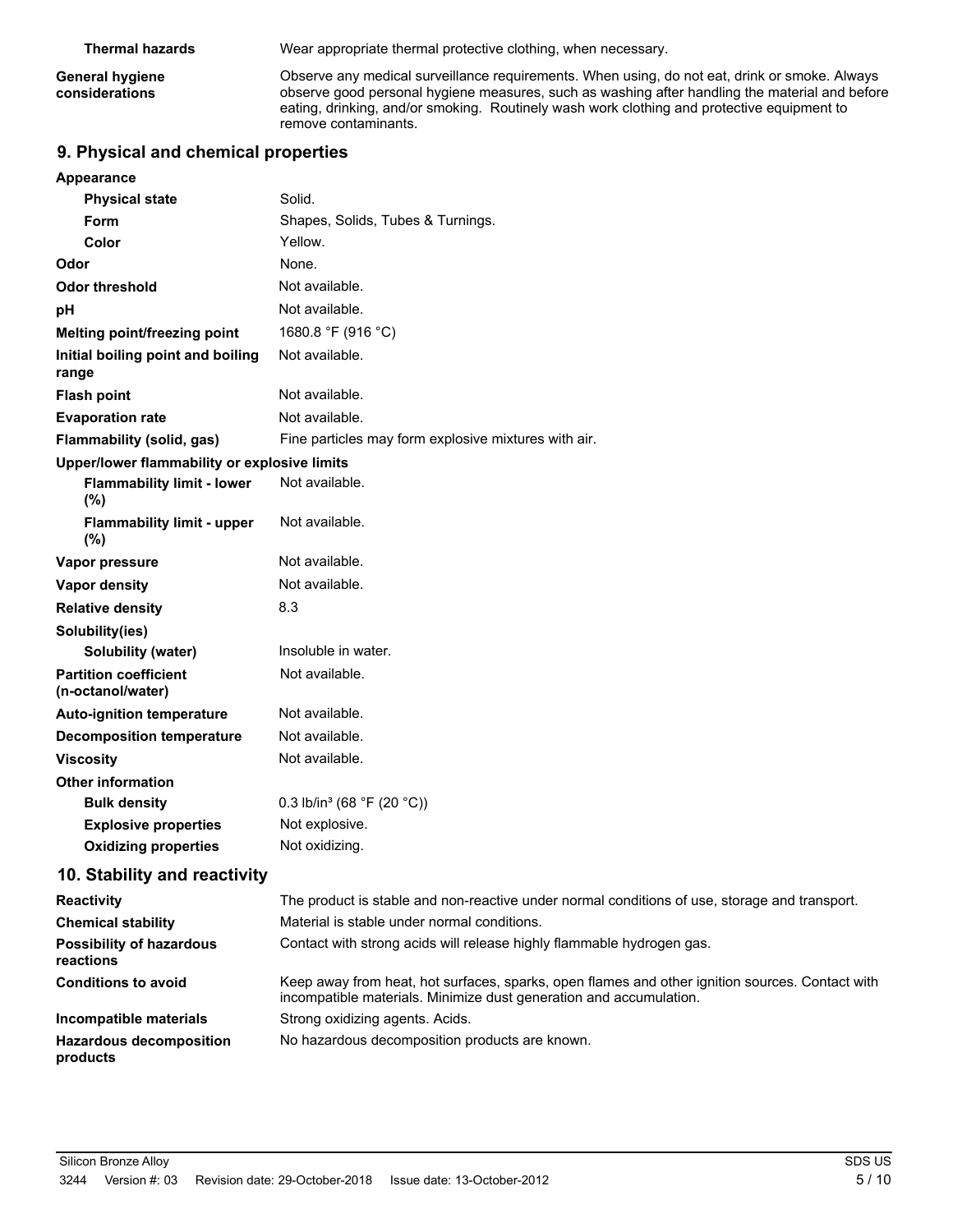# **11. Toxicological information**

# **Information on likely routes of exposure**

| Inhalation                                                                         | Prolonged inhalation may be harmful. Elevated temperatures or mechanical action may form dust<br>and fumes which may be irritating to the mucous membranes and respiratory tract. Heating above<br>the melting point releases metallic oxides which may cause metal fume fever by inhalation. The<br>symptoms are shivering, fever, malaise and muscular pain. |
|------------------------------------------------------------------------------------|----------------------------------------------------------------------------------------------------------------------------------------------------------------------------------------------------------------------------------------------------------------------------------------------------------------------------------------------------------------|
| <b>Skin contact</b>                                                                | Elevated temperatures or mechanical action may form dust and fumes which may be irritating to<br>the skin. Hot or molten material may produce thermal burns.                                                                                                                                                                                                   |
| Eye contact                                                                        | Elevated temperatures or mechanical action may form dust and fumes which may be irritating to<br>the eyes. Molten material will produce thermal burns.                                                                                                                                                                                                         |
| Ingestion                                                                          | May cause discomfort if swallowed.                                                                                                                                                                                                                                                                                                                             |
| Symptoms related to the<br>physical, chemical and<br>toxicological characteristics | Elevated temperatures or mechanical action may form dust and fumes which may be irritating to<br>the eye, mucous membranes and respiratory tract. Contact with hot material can cause thermal<br>burns which may result in permanent damage.                                                                                                                   |

#### **Information on toxicological effects**

| <b>Acute toxicity</b>                                         | Not expected to be acutely toxic.                                                                                                                            |                                                                                               |  |
|---------------------------------------------------------------|--------------------------------------------------------------------------------------------------------------------------------------------------------------|-----------------------------------------------------------------------------------------------|--|
| <b>Components</b>                                             | <b>Species</b>                                                                                                                                               | <b>Test Results</b>                                                                           |  |
| Silicon (CAS 7440-21-3)                                       |                                                                                                                                                              |                                                                                               |  |
| <u>Acute</u>                                                  |                                                                                                                                                              |                                                                                               |  |
| Oral                                                          |                                                                                                                                                              |                                                                                               |  |
| LD50                                                          | Rat                                                                                                                                                          | 3160 mg/kg                                                                                    |  |
| Zinc (CAS 7440-66-6)                                          |                                                                                                                                                              |                                                                                               |  |
| <u>Acute</u>                                                  |                                                                                                                                                              |                                                                                               |  |
| Oral                                                          |                                                                                                                                                              |                                                                                               |  |
| LD50                                                          | Mouse                                                                                                                                                        | > 5 g/kg                                                                                      |  |
| <b>Skin corrosion/irritation</b>                              | burns.                                                                                                                                                       | May cause irritation through mechanical abrasion. Hot or molten material may produce thermal  |  |
| Serious eye damage/eye<br><b>irritation</b>                   | May cause irritation through mechanical abrasion.                                                                                                            |                                                                                               |  |
| Respiratory or skin sensitization                             |                                                                                                                                                              |                                                                                               |  |
| <b>Respiratory sensitization</b>                              | Not a respiratory sensitizer.                                                                                                                                |                                                                                               |  |
| <b>Skin sensitization</b>                                     | This product is not expected to cause skin sensitization.                                                                                                    |                                                                                               |  |
| Germ cell mutagenicity                                        | No data available to indicate product or any components present at greater than 0.1% are<br>mutagenic or genotoxic.                                          |                                                                                               |  |
| Carcinogenicity                                               | Not classifiable as to carcinogenicity to humans.                                                                                                            |                                                                                               |  |
| <b>IARC Monographs. Overall Evaluation of Carcinogenicity</b> |                                                                                                                                                              |                                                                                               |  |
| Lead (CAS 7439-92-1)<br><b>NTP Report on Carcinogens</b>      |                                                                                                                                                              | 2B Possibly carcinogenic to humans.                                                           |  |
| Lead (CAS 7439-92-1)                                          | Reasonably Anticipated to be a Human Carcinogen.                                                                                                             |                                                                                               |  |
|                                                               | OSHA Specifically Regulated Substances (29 CFR 1910.1001-1053)                                                                                               |                                                                                               |  |
| Not regulated.                                                |                                                                                                                                                              |                                                                                               |  |
| <b>Reproductive toxicity</b>                                  | May cause harm to breastfed babies. May damage fertility or the unborn child.                                                                                |                                                                                               |  |
| Specific target organ toxicity -<br>single exposure           | Not classified.                                                                                                                                              |                                                                                               |  |
| Specific target organ toxicity -<br>repeated exposure         | Causes damage to organs through prolonged or repeated exposure.                                                                                              |                                                                                               |  |
| <b>Aspiration hazard</b>                                      | Not an aspiration hazard.                                                                                                                                    |                                                                                               |  |
| <b>Chronic effects</b>                                        | Prolonged exposure may cause chronic effects.                                                                                                                |                                                                                               |  |
|                                                               | marrow, central/peripheral nervous systems, kidney, liver, and reproductive system.                                                                          | Lead may produce maternal toxicity, toxicity to the fetus, and adverse effects to blood, bone |  |
|                                                               | can result in "manganism," a disease of the central nervous system similar to Parkinson's<br>Disease, gait impairment, muscle spasms and behavioral changes. | Chronic exposure to breathing low levels of manganese dust or fume over a long period of time |  |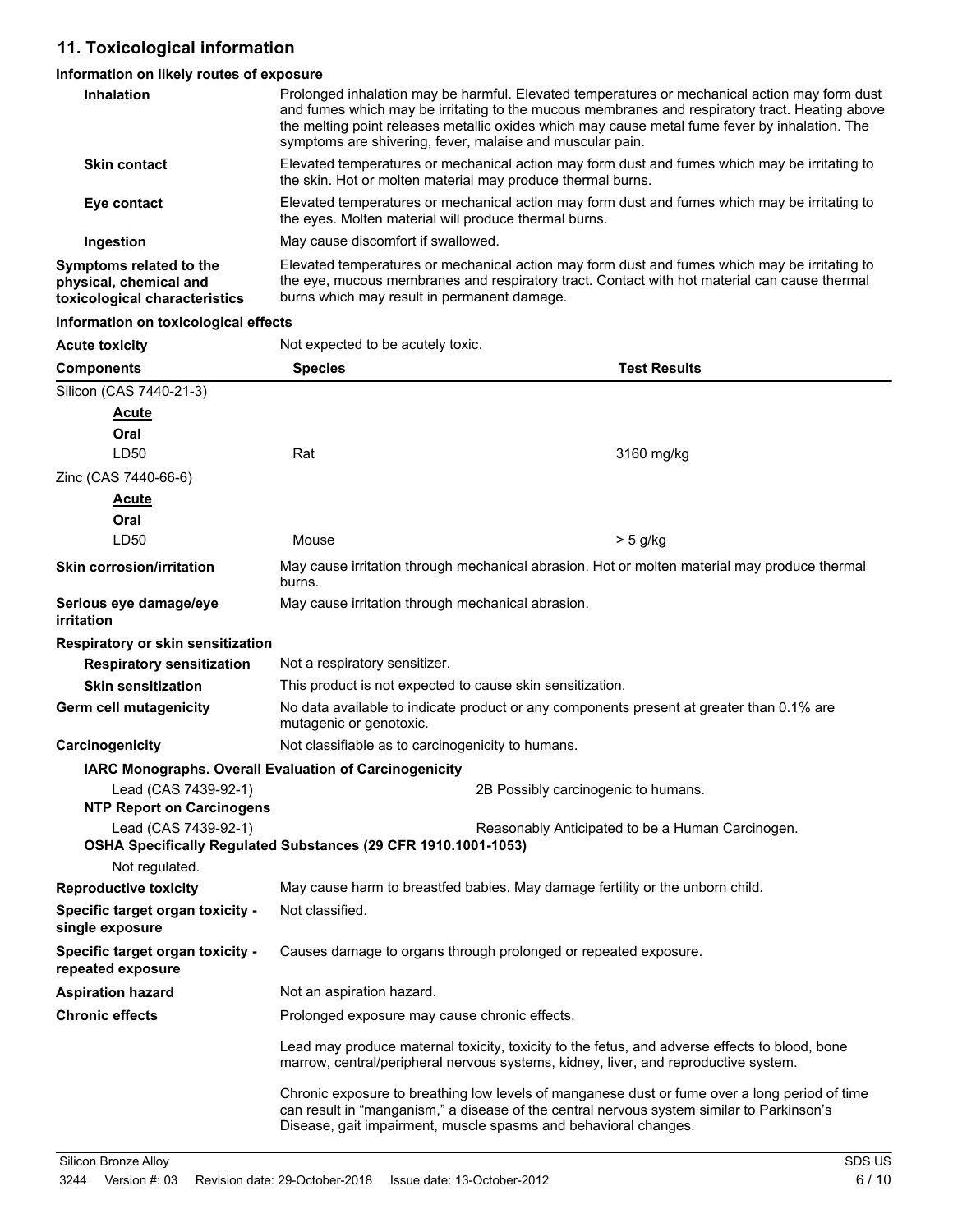**Ecotoxicity**

**Further information** Welding or plasma arc cutting of metal and alloys can generate ozone, nitric oxides and ultraviolet radiation. Short-term (acute) overexposure to welding fumes may result in discomfort such as metal fume fever, dizziness, nausea, or dryness or irritation of nose, throat, or eyes. May aggravate pre-existing respiratory problems (e.g. asthma, emphysema). Ozone overexposure may result in mucous membrane irritation or pulmonary discomfort. UV radiation can cause skin erythema and welders flash.

## **12. Ecological information**

| Very toxic to aquatic life. Toxic to aquatic life with long lasting effects. Alloys in massive forms<br>present a limited hazard for the environment. |
|-------------------------------------------------------------------------------------------------------------------------------------------------------|
|                                                                                                                                                       |

| <b>Components</b>                    |                                                                                                                                                  | <b>Species</b>      | <b>Test Results</b>        |
|--------------------------------------|--------------------------------------------------------------------------------------------------------------------------------------------------|---------------------|----------------------------|
| Copper (CAS 7440-50-8)               |                                                                                                                                                  |                     |                            |
| <b>Aquatic</b>                       |                                                                                                                                                  |                     |                            |
| Chronic                              |                                                                                                                                                  |                     |                            |
| Other                                | <b>NOEC</b>                                                                                                                                      | Juga plicifera      | 6 µg/l                     |
| Lead (CAS 7439-92-1)                 |                                                                                                                                                  |                     |                            |
| <b>Aquatic</b>                       |                                                                                                                                                  |                     |                            |
| Acute                                |                                                                                                                                                  |                     |                            |
| Crustacea                            | EC50                                                                                                                                             | Ceriodaphnia dubia  | $0.248$ mg/l, 48 hours pH8 |
| Fish                                 | <b>LC50</b>                                                                                                                                      | Pimephales promelas | 0.283 mg/l, 96 hours pH8   |
| Zinc (CAS 7440-66-6)                 |                                                                                                                                                  |                     |                            |
| <b>Aquatic</b>                       |                                                                                                                                                  |                     |                            |
| Acute                                |                                                                                                                                                  |                     |                            |
| Crustacea                            | EC50                                                                                                                                             | Daphnia magna       | $0.07$ mg/l                |
| <b>Fish</b>                          | <b>LC50</b>                                                                                                                                      | Oncorhynchus mykiss | $0.14$ mg/l                |
| <b>Persistence and degradability</b> | Not relevant for inorganic substances.                                                                                                           |                     |                            |
| <b>Bioaccumulative potential</b>     | The product contains potentially bioaccumulating substances.                                                                                     |                     |                            |
| Mobility in soil                     | Alloys in massive forms are not mobile in the environment.                                                                                       |                     |                            |
| Other adverse effects                | This product contains one or more substances identified as hazardous air pollutants (HAPs) per<br>the US Federal Clean Air Act (see section 15). |                     |                            |

#### **13. Disposal considerations**

| <b>Disposal instructions</b>             | Collect and reclaim or dispose in sealed containers at licensed waste disposal site. Do not allow<br>this material to drain into sewers/water supplies. Do not contaminate ponds, waterways or ditches<br>with chemical or used container. Dispose of contents/container in accordance with<br>local/regional/national/international regulations. |
|------------------------------------------|---------------------------------------------------------------------------------------------------------------------------------------------------------------------------------------------------------------------------------------------------------------------------------------------------------------------------------------------------|
| Local disposal regulations               | Dispose in accordance with all applicable regulations.                                                                                                                                                                                                                                                                                            |
| Hazardous waste code                     | The waste code should be assigned in discussion between the user, the producer and the waste<br>disposal company.                                                                                                                                                                                                                                 |
| Waste from residues / unused<br>products | Dispose of in accordance with local regulations. Empty containers or liners may retain some<br>product residues. This material and its container must be disposed of in a safe manner (see:<br>Disposal instructions).                                                                                                                            |
| <b>Contaminated packaging</b>            | Since emptied containers may retain product residue, follow label warnings even after container is<br>emptied. Empty containers should be taken to an approved waste handling site for recycling or<br>disposal.                                                                                                                                  |

## **14. Transport information**

#### **DOT**

Not regulated as dangerous goods.

#### **IATA**

Not regulated as dangerous goods.

#### **IMDG**

Not regulated as dangerous goods.

**Transport in bulk according to** Not applicable.

**Annex II of MARPOL 73/78 and the IBC Code**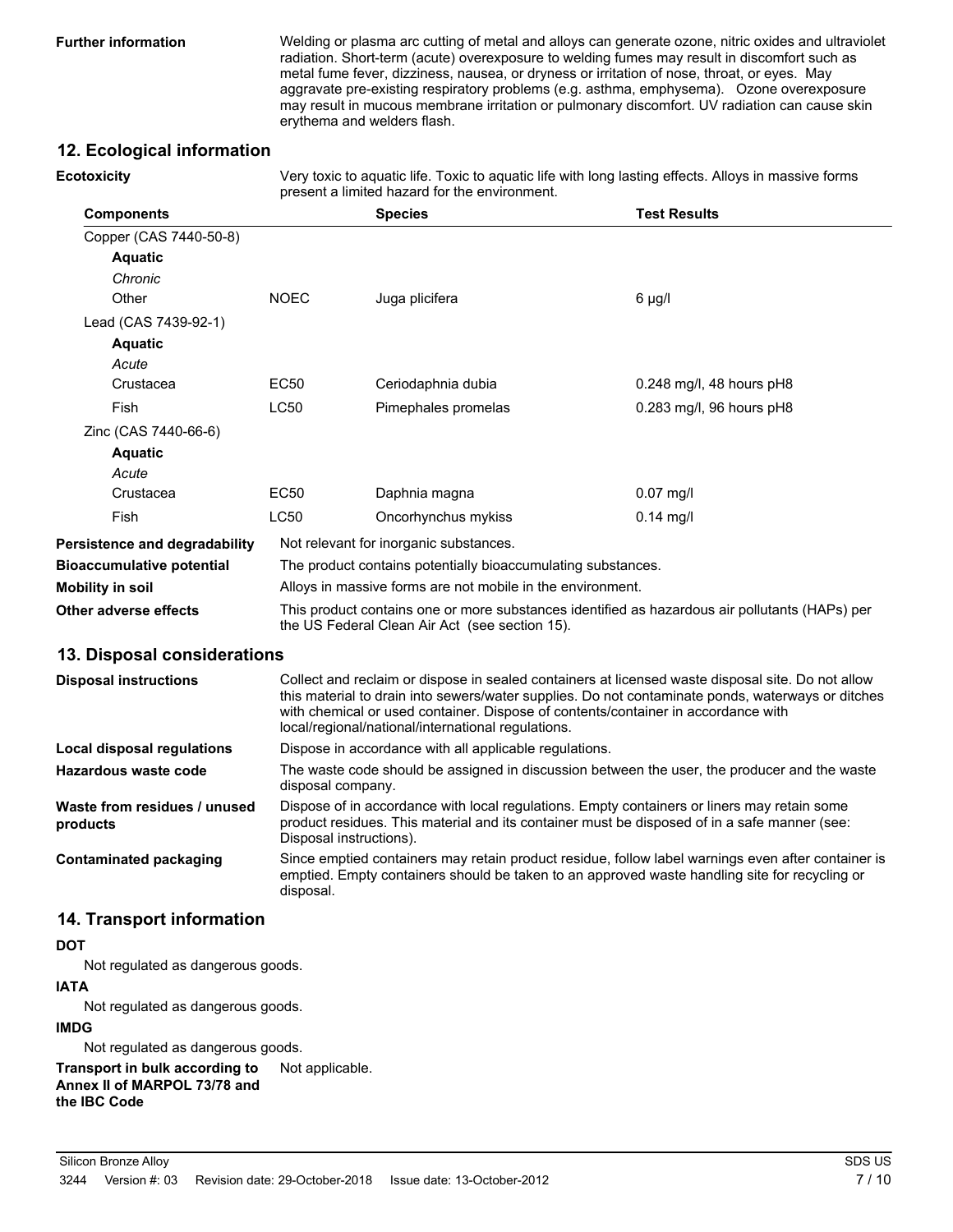# **15. Regulatory information**

| <b>US federal regulations</b>                                                                                                                                                                                                   | Standard, 29 CFR 1910.1200.                                                                               |                                                                                             | This product is a "Hazardous Chemical" as defined by the OSHA Hazard Communication |
|---------------------------------------------------------------------------------------------------------------------------------------------------------------------------------------------------------------------------------|-----------------------------------------------------------------------------------------------------------|---------------------------------------------------------------------------------------------|------------------------------------------------------------------------------------|
|                                                                                                                                                                                                                                 | TSCA Section 12(b) Export Notification (40 CFR 707, Subpt. D)                                             |                                                                                             |                                                                                    |
| Not regulated.                                                                                                                                                                                                                  | <b>CERCLA Hazardous Substance List (40 CFR 302.4)</b>                                                     |                                                                                             |                                                                                    |
| Copper (CAS 7440-50-8)<br>Lead (CAS 7439-92-1)<br>Zinc (CAS 7440-66-6)<br><b>SARA 304 Emergency release notification</b>                                                                                                        |                                                                                                           | Listed.<br>Listed.<br>Listed.                                                               |                                                                                    |
| Not regulated.                                                                                                                                                                                                                  |                                                                                                           |                                                                                             |                                                                                    |
|                                                                                                                                                                                                                                 | OSHA Specifically Regulated Substances (29 CFR 1910.1001-1053)                                            |                                                                                             |                                                                                    |
| Lead (CAS 7439-92-1)                                                                                                                                                                                                            |                                                                                                           | Reproductive toxicity<br>Central nervous system<br>Kidney<br><b>Blood</b><br>Acute toxicity |                                                                                    |
| Superfund Amendments and Reauthorization Act of 1986 (SARA)<br>SARA 302 Extremely hazardous substance<br>Not listed.                                                                                                            |                                                                                                           |                                                                                             |                                                                                    |
| SARA 311/312 Hazardous<br>chemical                                                                                                                                                                                              | Yes                                                                                                       |                                                                                             |                                                                                    |
| <b>Classified hazard</b><br>categories                                                                                                                                                                                          | Combustible dust<br>Reproductive toxicity<br>Specific target organ toxicity (single or repeated exposure) |                                                                                             |                                                                                    |
| SARA 313 (TRI reporting)<br><b>Chemical name</b>                                                                                                                                                                                |                                                                                                           | <b>CAS number</b>                                                                           | % by wt.                                                                           |
| Aluminium                                                                                                                                                                                                                       |                                                                                                           | 7429-90-5                                                                                   | $0 - 7.6$                                                                          |
| Copper                                                                                                                                                                                                                          |                                                                                                           | 7440-50-8                                                                                   | 74 - 94                                                                            |
| Lead                                                                                                                                                                                                                            |                                                                                                           | 7439-92-1                                                                                   | $0 - 0.8$                                                                          |
| Manganese<br>Zinc                                                                                                                                                                                                               |                                                                                                           | 7439-96-5<br>7440-66-6                                                                      | $0 - 1.5$<br>$0.2 - 16$                                                            |
|                                                                                                                                                                                                                                 |                                                                                                           |                                                                                             |                                                                                    |
| <b>Other federal regulations</b>                                                                                                                                                                                                |                                                                                                           |                                                                                             |                                                                                    |
| Clean Air Act (CAA) Section 112 Hazardous Air Pollutants (HAPs) List<br>Lead (CAS 7439-92-1)<br>Manganese (CAS 7439-96-5)<br>Clean Air Act (CAA) Section 112(r) Accidental Release Prevention (40 CFR 68.130)<br>Not regulated. |                                                                                                           |                                                                                             |                                                                                    |
| <b>Safe Drinking Water Act</b><br>(SDWA)                                                                                                                                                                                        | Contains component(s) regulated under the Safe Drinking Water Act.                                        |                                                                                             |                                                                                    |
| <b>US state regulations</b>                                                                                                                                                                                                     |                                                                                                           |                                                                                             |                                                                                    |
| US. Massachusetts RTK - Substance List                                                                                                                                                                                          |                                                                                                           |                                                                                             |                                                                                    |
| Aluminium (CAS 7429-90-5)<br>Copper (CAS 7440-50-8)<br>Lead (CAS 7439-92-1)<br>Manganese (CAS 7439-96-5)<br>Silicon (CAS 7440-21-3)<br>Zinc (CAS 7440-66-6)                                                                     |                                                                                                           |                                                                                             |                                                                                    |
| US. New Jersey Worker and Community Right-to-Know Act                                                                                                                                                                           |                                                                                                           |                                                                                             |                                                                                    |
| Aluminium (CAS 7429-90-5)<br>Copper (CAS 7440-50-8)<br>Lead (CAS 7439-92-1)<br>Manganese (CAS 7439-96-5)<br>Silicon (CAS 7440-21-3)<br>Zinc (CAS 7440-66-6)                                                                     |                                                                                                           |                                                                                             |                                                                                    |

## **US. Pennsylvania Worker and Community Right-to-Know Law**

Aluminium (CAS 7429-90-5) Copper (CAS 7440-50-8) Lead (CAS 7439-92-1)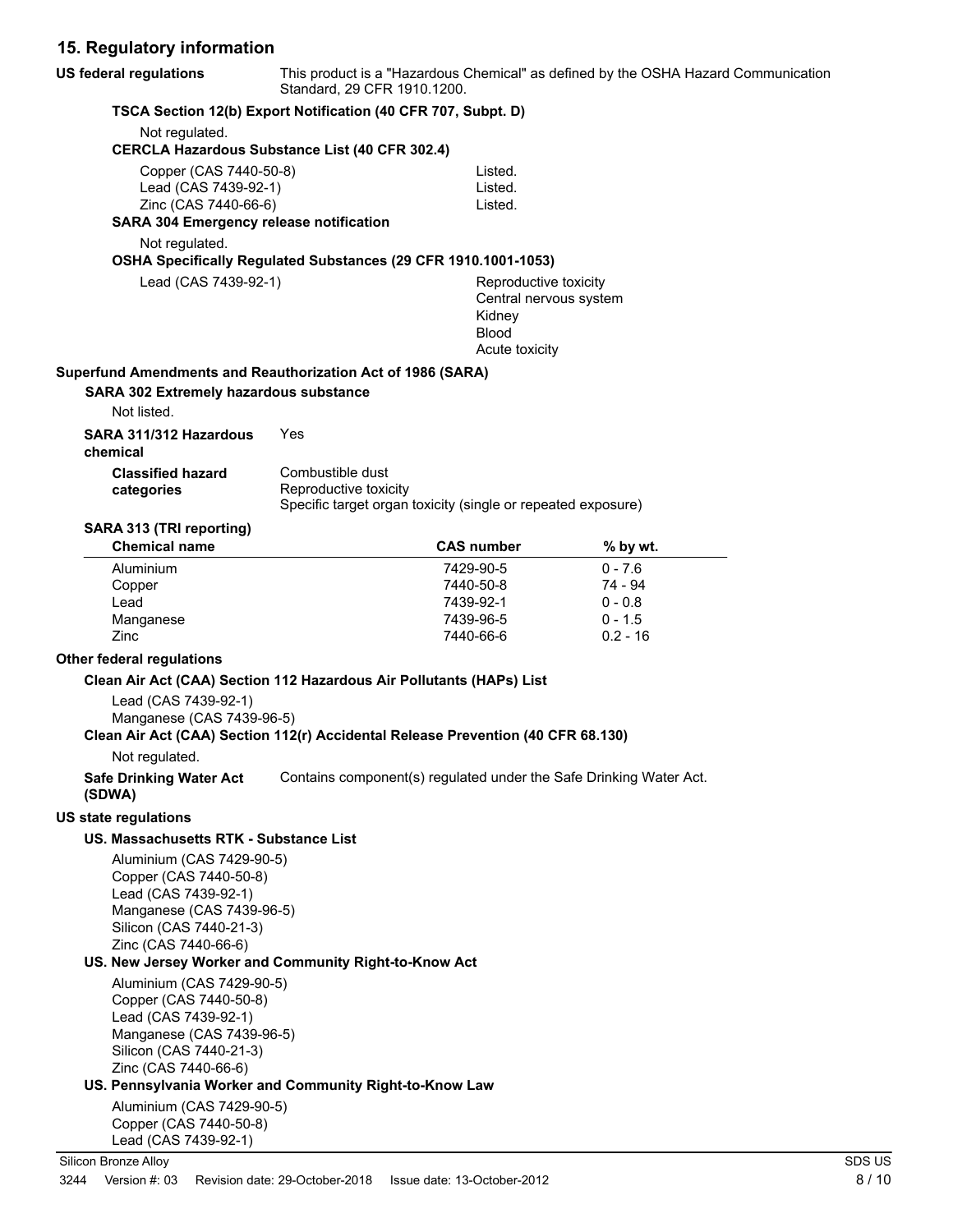Manganese (CAS 7439-96-5) Silicon (CAS 7440-21-3) Zinc (CAS 7440-66-6)

#### **US. Rhode Island RTK**

Aluminium (CAS 7429-90-5) Copper (CAS 7440-50-8) Lead (CAS 7439-92-1) Manganese (CAS 7439-96-5) Silicon (CAS 7440-21-3) Zinc (CAS 7440-66-6)

#### **California Proposition 65**

**WARNING:** This product can expose you to chemicals including Lead, which is known to the State of California to cause cancer and birth defects or other reproductive harm. For more information go to www.P65Warnings.ca.gov.

#### **California Proposition 65 - CRT: Listed date/Carcinogenic substance**

| Lead (CAS 7439-92-1)                                                   | Listed: October 1, 1992                                                                                          |
|------------------------------------------------------------------------|------------------------------------------------------------------------------------------------------------------|
| California Proposition 65 - CRT: Listed date/Developmental toxin       |                                                                                                                  |
| Lead (CAS 7439-92-1)                                                   | Listed: February 27, 1987                                                                                        |
| California Proposition 65 - CRT: Listed date/Female reproductive toxin |                                                                                                                  |
| Lead (CAS 7439-92-1)                                                   | Listed: February 27, 1987                                                                                        |
| California Proposition 65 - CRT: Listed date/Male reproductive toxin   |                                                                                                                  |
| Lead (CAS 7439-92-1)                                                   | Listed: February 27, 1987                                                                                        |
|                                                                        | US. California. Candidate Chemicals List. Safer Consumer Products Regulations (Cal. Code Regs, tit. 22, 69502.3, |
| subd. $(a)$                                                            |                                                                                                                  |
| Aluminium (CAS 7429-90-5)                                              |                                                                                                                  |

Aluminium (CAS 7429-90-5) Copper (CAS 7440-50-8) Lead (CAS 7439-92-1) Manganese (CAS 7439-96-5) Zinc (CAS 7440-66-6)

#### **International Inventories**

| Country(s) or region        | Inventory name                                                            | On inventory (yes/no)* |
|-----------------------------|---------------------------------------------------------------------------|------------------------|
| Australia                   | Australian Inventory of Chemical Substances (AICS)                        | Yes                    |
| Canada                      | Domestic Substances List (DSL)                                            | Yes                    |
| Canada                      | Non-Domestic Substances List (NDSL)                                       | <b>No</b>              |
| China                       | Inventory of Existing Chemical Substances in China (IECSC)                | Yes                    |
| Europe                      | European Inventory of Existing Commercial Chemical<br>Substances (EINECS) | Yes                    |
| Europe                      | European List of Notified Chemical Substances (ELINCS)                    | <b>No</b>              |
| Japan                       | Inventory of Existing and New Chemical Substances (ENCS)                  | No                     |
| Korea                       | Existing Chemicals List (ECL)                                             | Yes                    |
| New Zealand                 | New Zealand Inventory                                                     | Yes                    |
| <b>Philippines</b>          | Philippine Inventory of Chemicals and Chemical Substances<br>(PICCS)      | Yes                    |
| Taiwan                      | Taiwan Chemical Substance Inventory (TCSI)                                | No                     |
| United States & Puerto Rico | Toxic Substances Control Act (TSCA) Inventory                             | Yes                    |

\*A "Yes" indicates this product complies with the inventory requirements administered by the governing country(s).

A "No" indicates that one or more components of the product are not listed or exempt from listing on the inventory administered by the governing country(s).

## **16. Other information, including date of preparation or last revision**

| <b>Issue date</b>          | 13-October-2012                                                                                                                                                                      |
|----------------------------|--------------------------------------------------------------------------------------------------------------------------------------------------------------------------------------|
| <b>Revision date</b>       | 29-October-2018                                                                                                                                                                      |
| <b>Version #</b>           | 03                                                                                                                                                                                   |
| <b>Further information</b> | Refer to NFPA 654, Standard for the Prevention of Fire and Dust Explosions from the<br>Manufacturing, Processing, and Handling of Combustible Particulate Solids, for safe handling. |
| HMIS <sup>®</sup> ratings  | Health: $3*$<br>Flammability: 2<br>Physical hazard: 0                                                                                                                                |